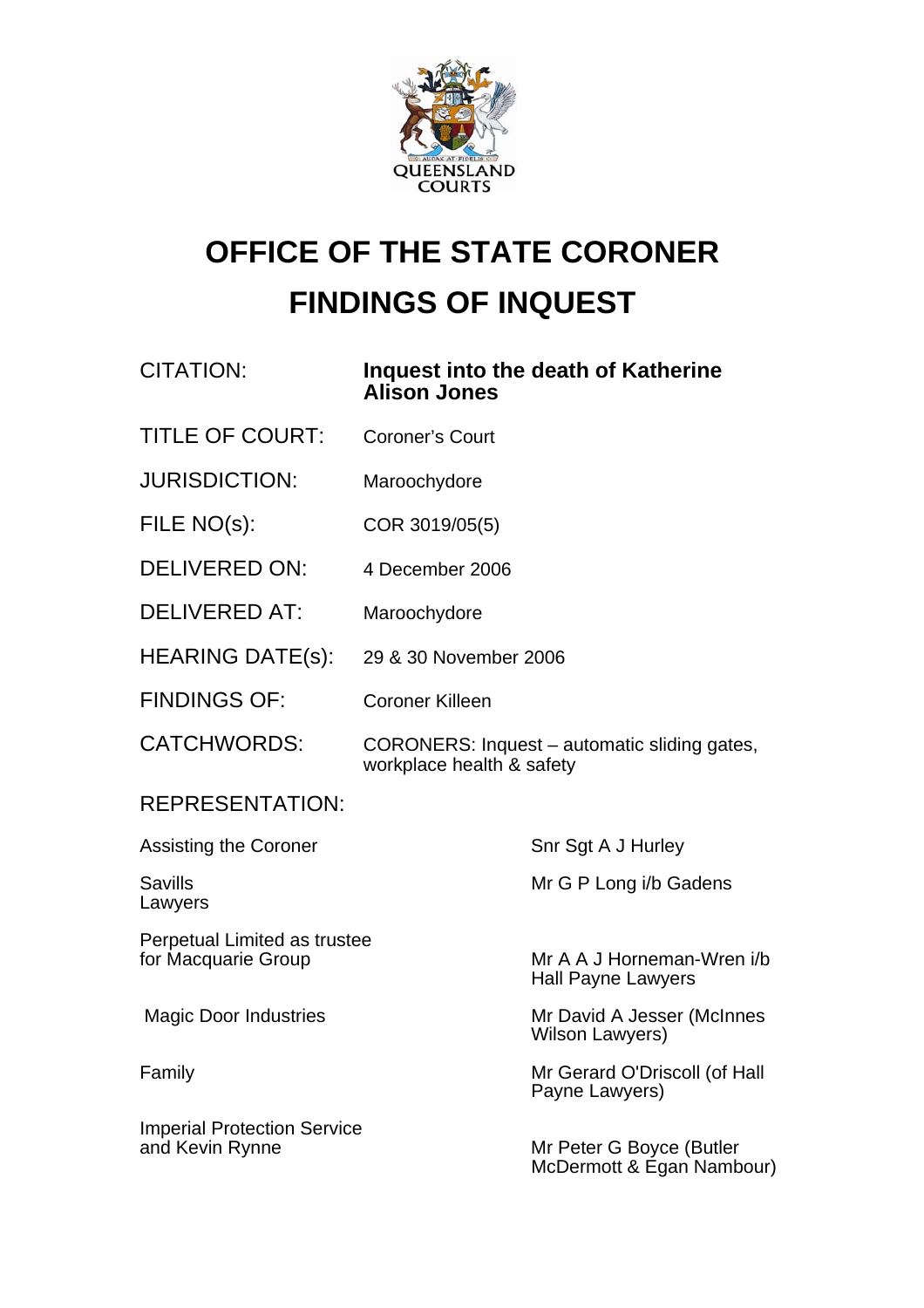## **Introduction**

In respect to this matter, I propose today to deliver my findings into an inquest into the death of Katherine Alison Jones.

### *Brief facts*

On the 10th of December 2005 Katherine Alison Jones was employed by Robert James Duggan and Rosemary Duggan trading as Duggan's Cleaning Service as a cleaner at the Nambour Plaza Shopping Centre situated Howard Street, Nambour, in the State of Queensland.

Duggan's Cleaning Service is contracted by Macquarie Country-wide Management Limited and Savills Queensland Pty Ltd was the superintendent and supervisor of the cleaning contract. Macquarie Country-Wide Management Limited was the responsible entity, managing the day-to-day operations of the Macquarie Trust properties, including the Nambour Plaza Shopping Centre.

Macquarie Asset Services Limited supply services to Country-Wide Management Limited and manages and oversees the financial operational aspects of the Nambour Plaza Shopping Centre. Savills Queensland Pty Ltd has a contract with Macquarie Asset Services Limited to manage the Nambour Plaza Shopping Centre. KMB Investments Pty Ltd trading as Imperial Protection Services was the security firm appointed by Savills Queensland Pty Ltd to protect the Nambour Plaza Shopping Centre.

Part of the security firm's employees' duties included closure of the Howard Street security gates in the evening. Magic Doors Industries Queensland Pty Ltd installed the control circuitry components for the Howard Street gates and conducted maintenance on the gates on a continual basis after installation.

### *The incident*

On the morning of the 9th of December 2005 the eastern gate of the Howard Street security gates at the Nambour Plaza Shopping Centre could not be fully opened and became jammed. CCTV security footage reveals about 9.40pm on 9 December 2005 Luke James Campbell, a security officer from KMB Investments Pty Ltd, unsuccessfully attempted to close the eastern gate. He contacted his employer, Mr Rynne, by mobile telephone. The eastern gate was left in a partly open position, until Mr Rynne arrived at 11.37pm on 9 December 2005, and attempted to close the eastern gate by various means including the use of a steel pipe. His actions are recorded on CCTV security footage, see Exhibit 5.

On 10 December 2005 Katherine Alison Jones was rostered to work a shift commencing at 5.30am at the Nambour Plaza Shopping Centre, Howard Street, Nambour. Katherine's work duties included opening the Howard Street security gates before commencing her cleaning duties. At about 5.40am on 10 December 2005 Katherine, in the performance of her work duties, activated the Howard Street entrance security gates with a key that was placed in the Magic Eye activation control box, located on the eastern concrete pillar.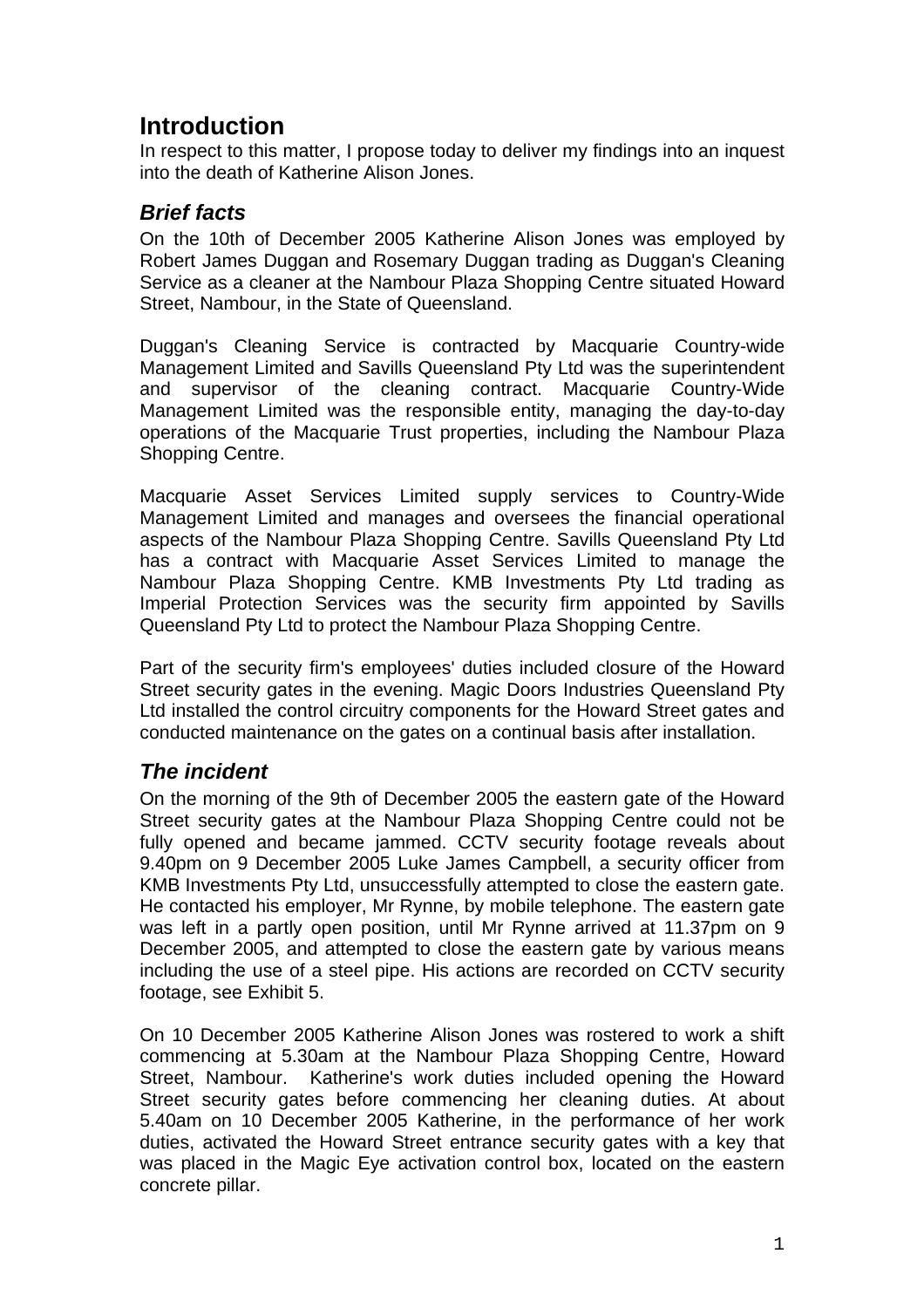When operating in a proper manner each of the two gates is programmed to open from the centre to the sides, retracting into the inside of the façade of the concrete side walls. After removing the key from the control box, the gates were activated and they commenced to move. Katherine then commenced to walk in a westerly direction that was parallel to the gates. Both gates were meant to move outward from the centre. Instead of the eastern gate opening by moving back behind the concrete wall the eastern gate moved forward in the same direction as the western gate, which was opening in a proper manner by retracting behind the concrete wall.

As the eastern gate travelled past the centre of the driveway opening and past the retaining rollers attached to the eastern concrete wall pillars, the eastern gate fell inwards from its track onto the concrete driveway. The eastern gate fell onto Katherine, knocking her to the ground and causing fatal injuries. The autopsy certificate, see Exhibit 2, issued states that the cause of death to be severe multi trauma, due to gate falling on top of Katherine.

The automated galvanized gates were 6.2 metres long and 4.4 metres high. The gates were constructed by using steel box frame members and the frame was sheeting with heavy galvanized mesh. Each gate weighed approximately 900 kilograms.

#### *Scope of the inquest*

In addition to making findings pursuant to section 45 of the *Coroner's Act 2003*, as to the cause and circumstances of death a Coroner may make comments on anything connected with the death investigation that relates to public health or safety or the administration of justice, or ways to prevent death from happening in similar circumstance in the future.

Section 46. In order to make such comments it is necessary for the Coroner to identify those factors that contributed to the accident.

Section 45, subsection 5, states that a Coroner must not include in the findings any statement that a person is or may be guilty of an offence or should be liable for something.

Section 48 states, if, from the information obtained while investigating a death a Coroner reasonably suspects a person has committed an offence, the Coroner must give the information to - for an indictable offence, the Director of Public Prosecutions, or for any other offence, the Chief Executive of the Department in which the legislation creating the offence is administered.

I note that the relevant regulatory body for Workplace Safety is the Department of Industrial Relations, Workplace Health and Safety Queensland Division.

Section 32D of the *Acts Interpretations Act 1954* states that a reference to a person generally includes a reference to a corporation as well as an individual.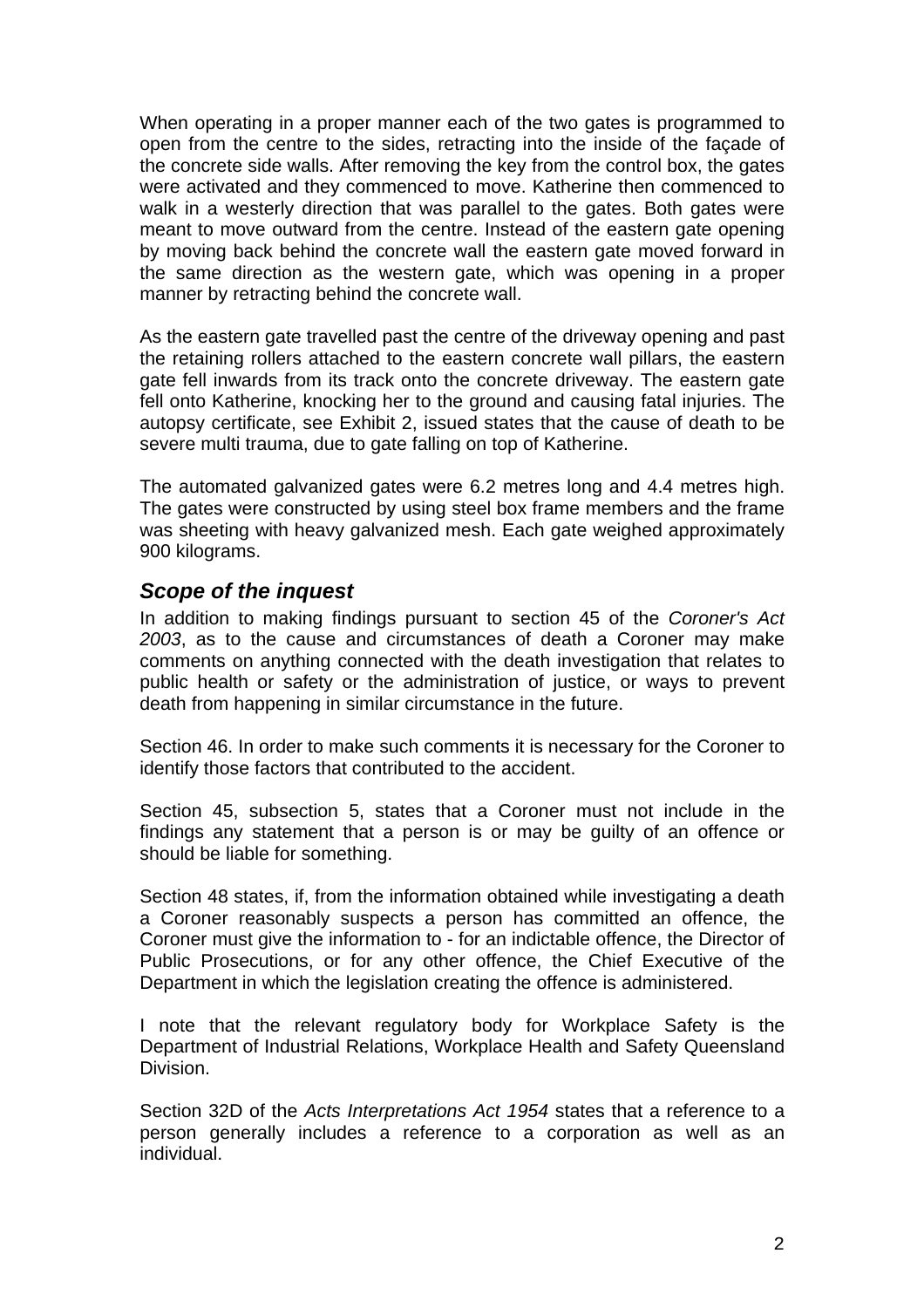Findings under section 45 of the Coroner's Act: Following my investigation and evidence presented at the inquest, in accordance with section 45 of the Coroner's Act, I make the following findings:

- 1 I find that the deceased person was Katherine Alison Jones.
- 2 I find that the deceased died whilst carrying out her employment duties at the Nambour Plaza Shopping Centre when a large galvanized steel gate fell on top of the deceased, crushing her beneath it.
- 3 I find that the deceased died at the Nambour Plaza Shopping Centre Nambour on the 10th of December 2005.
- 4 I find that the cause of death was severe trauma due to the gate falling on the deceased.

Cause of the eastern gate falling: Considerable evidence has been presented to the inquest as to why the gate fell on 10 December 2005. In reaching my findings I accept the conclusions reached by Dr Grigg, who I accept as an expert witness on the issue before the inquest.

I am satisfied the following facts caused or contributed as to why the eastern gate fell:

- 1 The eastern gate fell over due to the lack of a safety stop to prevent it travelling beyond where it could be supported by its top guide rollers situated in the concrete pillars.
- 2 A safety stop and extension arm had been fitted to the eastern and western gate in about May 2004. The safety stops and extension arms were not incorporated in the original design of the gates.
- 3 The stop of the eastern gate had broken off some considerable period of time before 10 December 2005 and had not been repaired. A regular system of inspection of the gates would have detected the missing stop on the eastern gate.
- 4 A system for controlling the movement of the gates was not programmed to sense the positions of the gates and relied on the continued engagement of a rack on a pinion on the drive.
- 5 The eastern gate electric motor including the engagement of the rack on the pinion of the drive malfunctioned as a consequence of any or all of

(a) an interference by persons with the electronic programming of the electric motor

b) being derailed on the morning of 9 December 2005, or

(c) as a consequence of the forceful manipulation of the gate by a security officer using a steel pole about midnight on 9 December 2005 which caused the electric motor to lose track of the positioning of the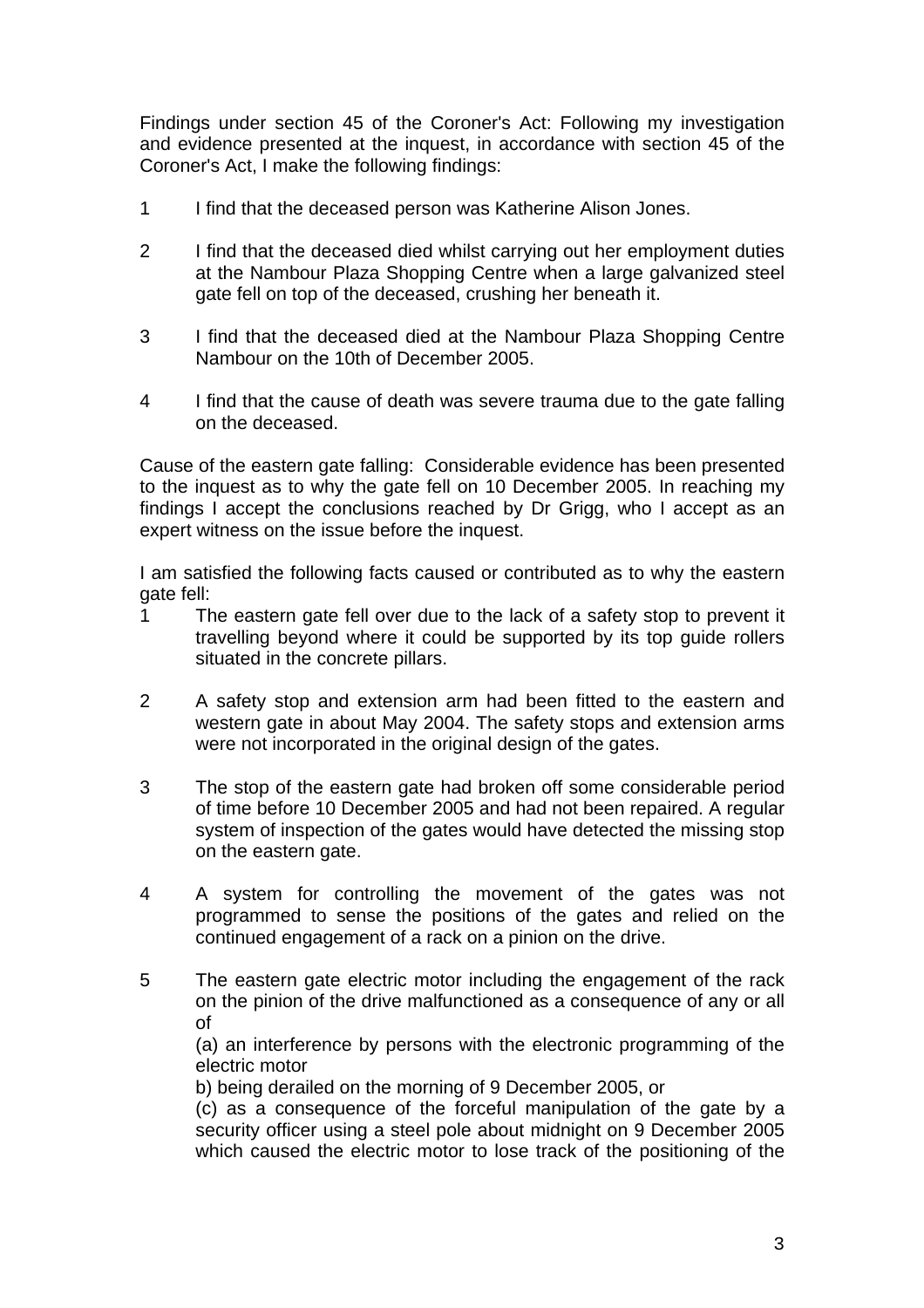eastern gate causing it to move forward rather than to open backwards in the proper manner when key activated by the deceased.

- 6 The security officer who forcefully closed the eastern gate about midnight on the night of 9 December 2005 failed to subsequently test the operation of the gate and did not detect its fault operation. The security officer failed to place any warning or danger tag on or near the eastern gate which he knew or should have reasonably known was defective.
- 7 The design and attachment of the extension arms and metal stops to the gates were inadequate and deficient. Mr Fratus, who erected the arms and stops, said in evidence that they were, to quote, "A temporary measure only to stop the gates falling if moved past the centre point prior to installation of the motor." These temporary stops were never replaced by more sturdy and appropriate constructed extension arms and stops.
- 8 The design and installation of the extension arms and stops were not carried out in accordance with the John Holland instruction dated 12 May 2004: Exhibit 6 and 9 refer.
- 9 The deficiencies of the extension arm and stop should have been readily apparent to any - on any close inspection by a qualified person or quality test. No proper structural or safety assessment appears to have been ever made, as to the adequacy of the design implemented, and of its compliance with the instruction required.
- 10 The accident on 10 December 2005 would not have occurred if the gates had been designed: (a) to include a suitable stop on the overhead truss at the centre of the opening which would have prevented the gates from passing beyond the centre point of the gate opening. Or, (b) if there had been guide rollers attached to the top rail of the gate engaging the sides of the bottom member of the truss over the gateway.
- 11 There was a failure to place on or near the gate any danger tag or similar system of warning of the occurrence of and possible dangers arising from malfunctioning equipment.
- 12 Access to the electric motor control box by non-qualified persons without proper instructions and/or training and interfering with the controls and mechanism governing the operation of the motor.
- 13 Employees were not properly or adequately instructed or trained on the correct operational procedures in the event of a malfunction of the gates.

Section 48, the reporting of offences or misconduct. Senior Inspector Raymond Kickbusch of the division of Workplace Health and Safety